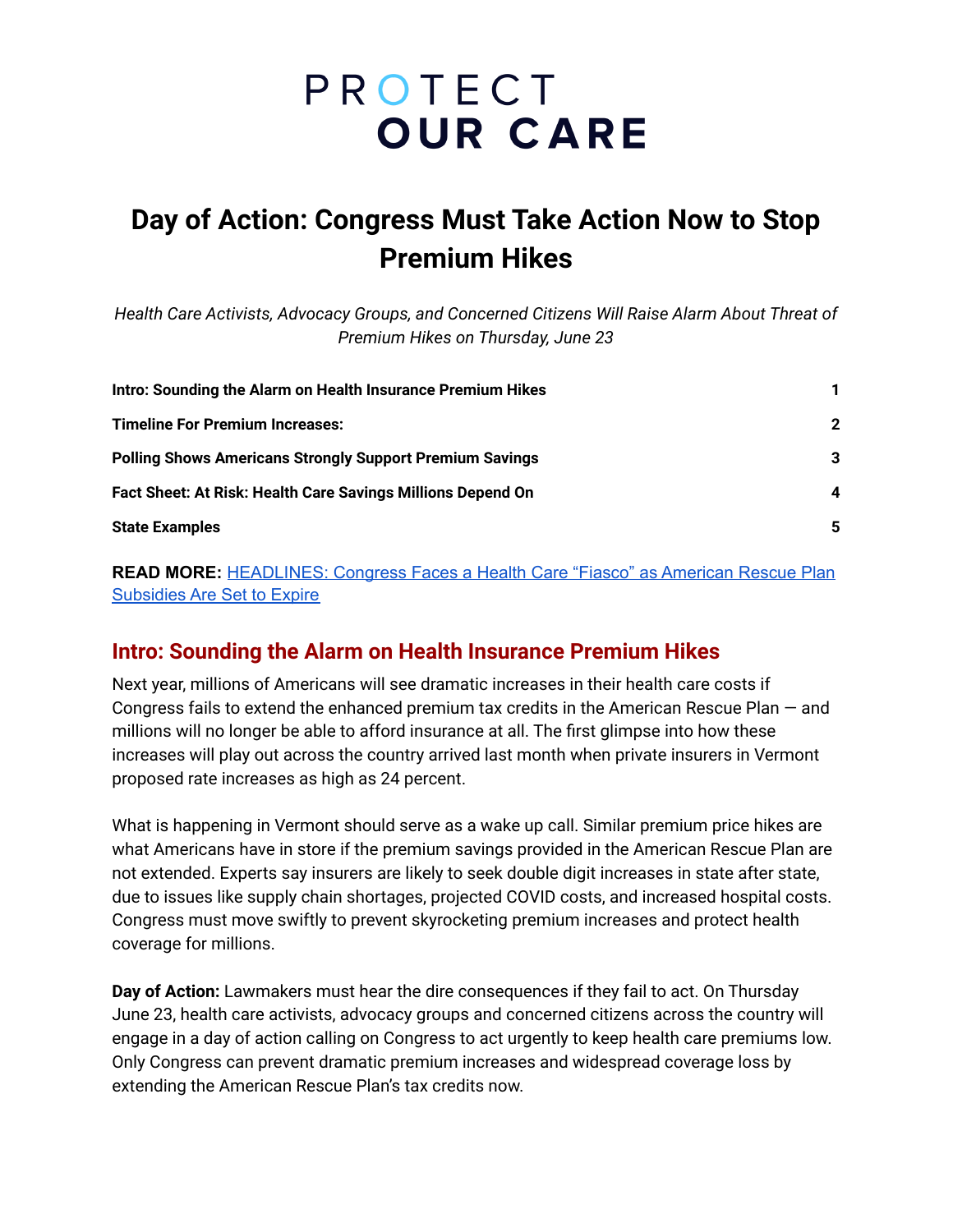#### **Background:**

The American Rescue Plan saved American families thousands on their premiums, but the expanded tax credits that powered those savings will end this year, driving up 2023 premiums for Americans who buy insurance on their own. This will force nearly nine million Americans to pay significantly more for their health coverage and cause three million to become uninsured.

Open enrollment for 2023 plans begins on November 1, 2022, a week before Election Day, and rate increases are locked in during summer and fall. If Congress does not act, news of premiums skyrocketing will be front and center just as Americans begin signing up for coverage and as people go to the polls in November.

#### **If Congress Fails to Act:**

- **Millions Will Lose Coverage.** More than 3 [million](https://www.rwjf.org/en/library/research/2022/05/marketplace-pulse--the-coming-coverage-cliff--some-states-have-a-lot-to-lose.html) people will become uninsured if the American Rescue Plan's enhanced premium tax credits expire—increasing the number of uninsured Americans by 11 percent.
- **Premium Increases Will Be Widespread.** Insurers are already pursuing double-digit premium [increases](https://ratereview.vermont.gov/mvp-rate-review-open-for-review). Nearly nine [million](https://aspe.hhs.gov/sites/default/files/documents/1647ad29528ee85a48d6ffa9e7bfbc8f/arp-ptc-sunset-impacts-03-22-22%20Final.pdf) Americans will retain their marketplace coverage but will be forced to pay significantly higher rates.
- **Geographic And Racial Disparities Will Grow.** Three states—Florida, Georgia, and Texas—will make up [half](https://www.rwjf.org/en/library/research/2022/05/marketplace-pulse--the-coming-coverage-cliff--some-states-have-a-lot-to-lose.html) of the increase of uninsured Americans if the tax credits are allowed to lapse. Americans living in rural areas, like West Virginia, will suffer disproportionately, with premiums already an average of 10 [percent](https://www.rwjf.org/en/library/research/2022/05/marketplace-pulse--the-coming-coverage-cliff--some-states-have-a-lot-to-lose.html) higher than in urban areas.

### <span id="page-1-0"></span>**Timeline For Premium Increases:**

- *Currently Underway:* Insurance providers are currently negotiating premium rates for 2023. If Congress does not act to extend the ARP's premiums savings, insurers will be forced to assume the tax credits will expire at the end of the year, which will result in sizable premium price [increases](https://www.nashp.org/state-based-marketplaces-say-many-will-lose-coverage-if-premium-assistance-expires/). Already, private health insurers in Vermont have requested approvals for [double-digit](https://ratereview.vermont.gov/mvp-rate-review-open-for-review) premium increases from state regulators in 2023.
- *July:* Many premium rate changes on state exchanges will be [finalized](https://www.nashp.org/state-based-marketplaces-say-many-will-lose-coverage-if-premium-assistance-expires/) and public beginning at the start of July.
- *September & October:* Insurers planning to offer health plans on the ACA marketplaces are required to submit their premiums for 2023 to state or federal regulators. Enrollees will be [notified](https://www.nashp.org/state-based-marketplaces-say-many-will-lose-coverage-if-premium-assistance-expires/) of plan price changes officially in September and October, with rates required to be **[finalized](https://www.kff.org/private-insurance/issue-brief/2021-premium-changes-on-aca-exchanges-and-the-impact-of-covid-19-on-rates/)** by October 15.
- *November 1:* The annual open [enrollment](https://www.hhs.gov/about/news/2021/10/25/preview-plans-now-open-enrollment-starts-november-1.html) period for ACA marketplaces begins November 1.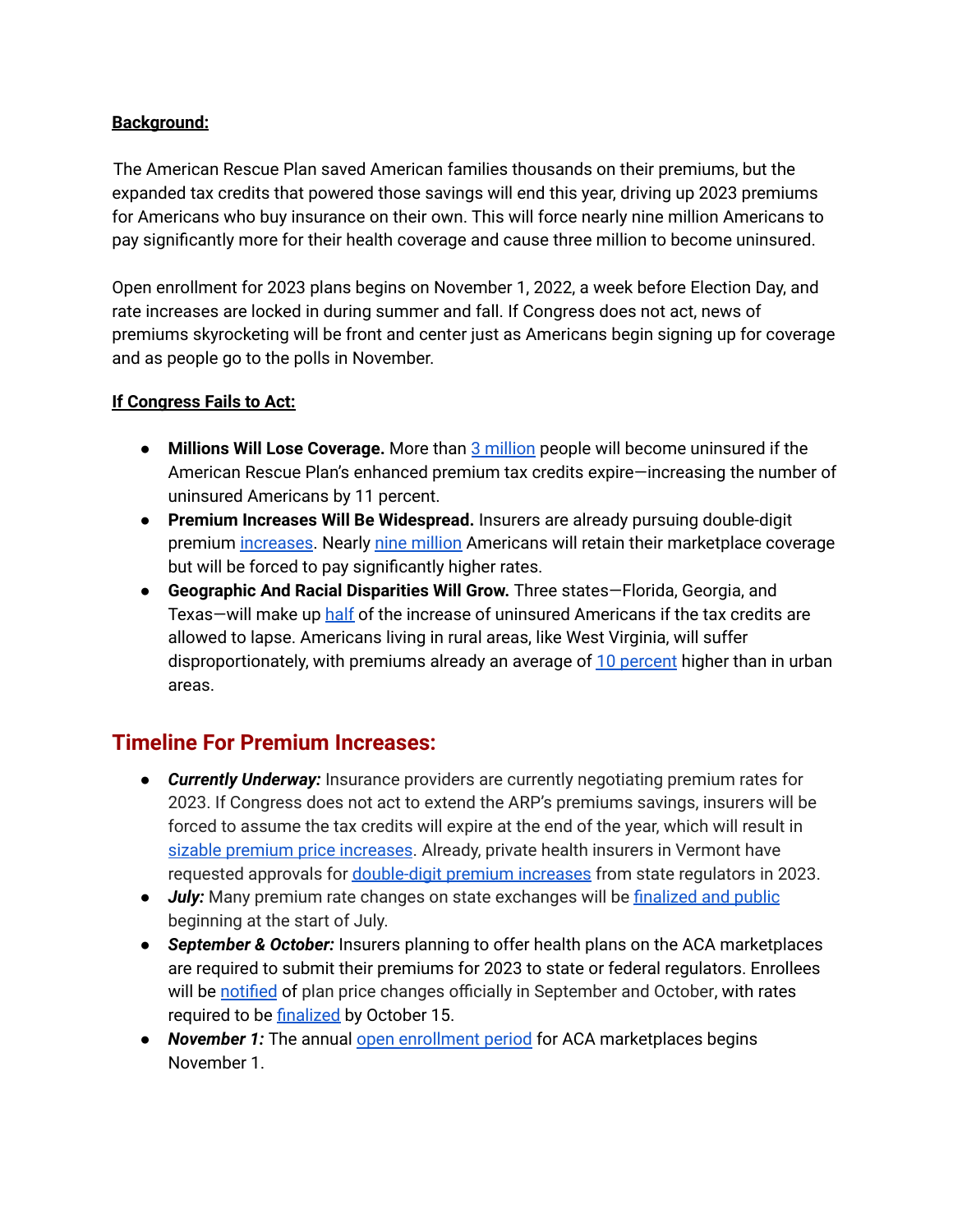● *November 8:* Election Day is [November](https://www.cnn.com/interactive/2022/politics/2022-midterm-election-calendar/) 8, one week after open enrollment for 2023 is set to [begin](https://www.kff.org/policy-watch/how-marketplace-costs-premiums-will-change-if-rescue-plan-subsidies-expire/).

# <span id="page-2-0"></span>**Polling Shows Americans Strongly Support Premium Savings**

**Americans Support Lowering Health Insurance Premiums In Navigator Poll.** 75 percent of Americans backed President Biden's plan to lower health coverage premiums by up to \$2,400 a year for people purchasing their own insurance. [Navigator, [5/6/22\]](https://navigatorresearch.org/majorities-support-each-component-of-bidens-agenda-and-oppose-each-of-scotts-agenda/)

● **Voters From Across The Political Spectrum Want Action To Lower Premiums.** 87 percent of Democrats, 72 percent of independents, and 63 percent of Republicans support government action to cut premium costs by up to \$2,400 a year for those purchasing coverage on the marketplaces. [Navigator,  $\frac{5}{6/22}$ ]

**Data For Progress Poll Finds Voters Overwhelmingly Support Biden's Plan To Lower Health Care Premiums.** 79 percent of voters back Biden's plan to lower health insurance premiums for people buying coverage on the marketplaces. [Data For Progress, [5/4/22\]](https://www.dataforprogress.org/blog/2022/5/3/voters-coverwhelmingly-support-bidens-investment-package)

**KFF Poll Finds Americans Overwhelmingly Support Biden's Plan To Lower Health Care Costs.** [KFF, [3/31/22\]](https://www.kff.org/health-costs/press-release/strategies-to-lower-drug-costs-top-the-publics-health-priorities-for-congress/)

● **ACA Premium Savings.** 63 percent prioritize making permanent the financial help for people buying marketplace health coverage that was included in COVID-19 relief law. [KFF, [3/31/22\]](https://www.kff.org/health-costs/press-release/strategies-to-lower-drug-costs-top-the-publics-health-priorities-for-congress/)

**Pew Survey Finds Health Care Ranked Third Most Important Issue For Americans.** [Pew Research, [3/24/22](https://www.pewresearch.org/politics/2022/03/24/republicans-more-likely-than-democrats-to-say-partisan-control-of-congress-really-matters/?utm_campaign=wp_the_health_202&utm_medium=email&utm_source=newsletter&wpisrc=nl_health202)]

● **Health Care Remains Top Issue.** 60 percent of voters ranked health care as a top issue for the fall election, with 74 percent of Democrats saying it is very important to their vote and 44 percent of Republicans voters saying the same. [Pew Research, [3/24/22](https://www.pewresearch.org/politics/2022/03/24/republicans-more-likely-than-democrats-to-say-partisan-control-of-congress-really-matters/?utm_campaign=wp_the_health_202&utm_medium=email&utm_source=newsletter&wpisrc=nl_health202)]

**Navigator Finds Lowering Health Care Premiums For People Purchasing Coverage Remains Priority.** Four out of the five top priorities are health provisions included in President Biden's agenda. [Navigator, [1/28/22](https://navigatorresearch.org/wp-content/uploads/2022/01/Navigator-Update-01.28.2022.pdf)]

**● Lowering Premiums.** Overall, 78 percent believed lowering premiums for people purchasing health coverage on their own was a good reason to pass Biden's agenda, including 91 percent of Democrats, 77 percent of independents, and 64 percent of Republicans. [Navigator, [1/28/22\]](https://navigatorresearch.org/wp-content/uploads/2022/01/Navigator-Update-01.28.2022.pdf)

## <span id="page-2-1"></span>**Fact Sheet: At Risk: Health Care Savings Millions Depend On**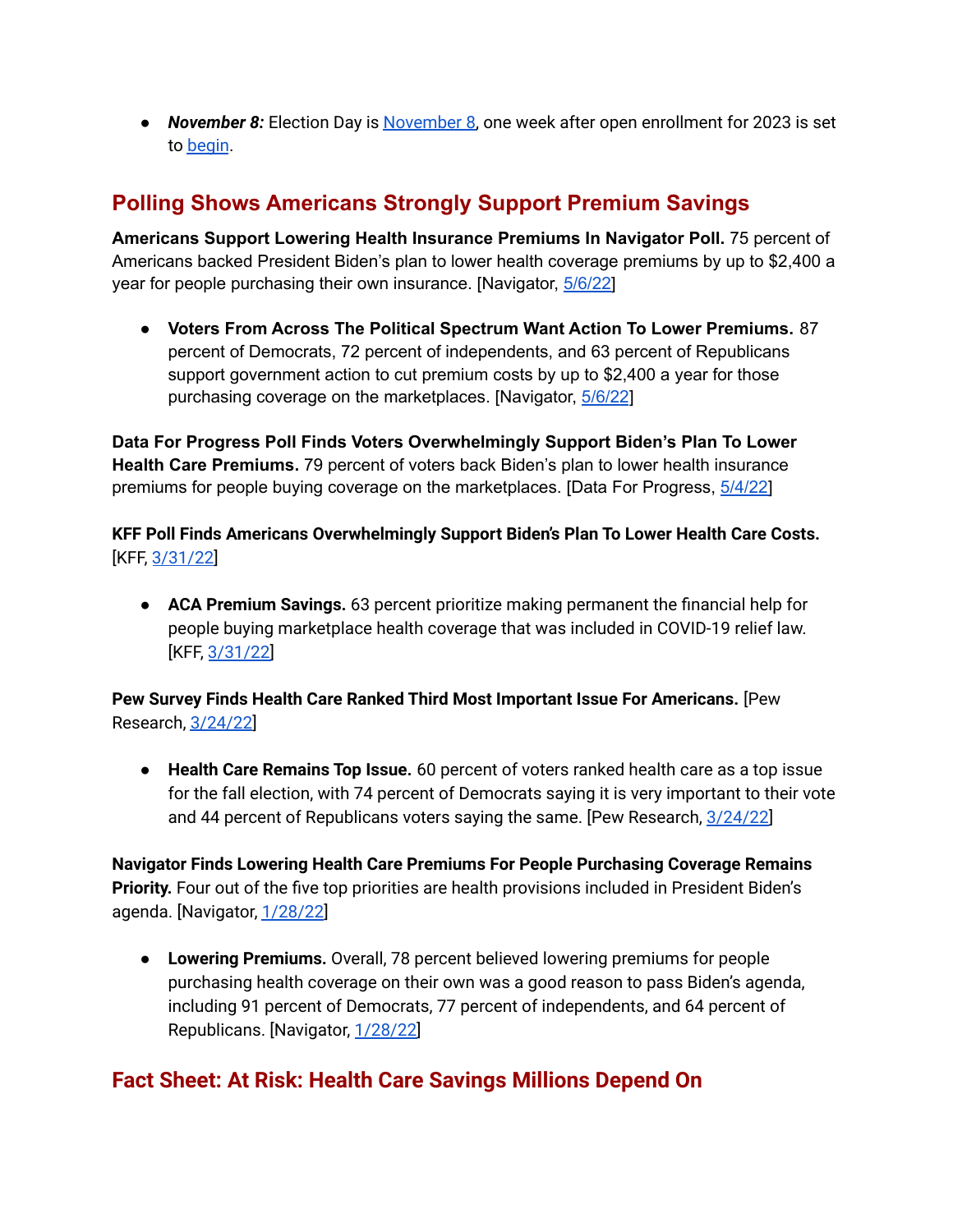**More Than 14.5 Million People Have Coverage Through The Individual Market.** In 2021, 14.5 [million](https://www.hhs.gov/about/news/2022/01/27/biden-harris-administration-announces-14-5-million-americans-signed-affordable-health-care-during-historic-open-enrollment-period.html) people signed up for health coverage through an ACA Marketplace. This is the highest number of Americans to ever enroll and it is thanks to President Biden's [American](https://www.whitehouse.gov/briefing-room/statements-releases/2022/01/27/statement-by-president-biden-on-14-5-million-americans-signing-up-for-health-insurance/) [Rescue](https://www.whitehouse.gov/briefing-room/statements-releases/2022/01/27/statement-by-president-biden-on-14-5-million-americans-signing-up-for-health-insurance/) Plan. Premium savings under the American Rescue Plan benefit millions of Americans, with families now saving an average of  $$2,400$  a year on their health insurance premiums.

**Guarantees Coverage That Costs Less Than 8.5 Percent Of Income.** The American Rescue Plan builds on the ACA by ensuring enrollees have the option to purchase health care for less than 8.5 percent of their income. Previously, families earning just above 400 percent of the federal poverty level spent an average of 15 [percent](https://www.vox.com/policy-and-politics/22264115/joe-biden-covid-19-stimulus-plan-medicaid-expansion) of their incomes on health insurance.

**Eliminates Premiums For Low-Wage Workers.** The American Rescue Plan [eliminated](https://www.kff.org/health-reform/issue-brief/how-the-american-rescue-plan-will-improve-affordability-of-private-health-coverage/) premiums for Americans earning up to 150 [percent](https://aspe.hhs.gov/topics/poverty-economic-mobility/poverty-guidelines) of the federal poverty level (roughly \$20,000 for a single person and \$41,000 for a family of four) who buy their coverage on the Marketplace and for those receiving unemployment insurance due to the pandemic.

**Make Coverage More Affordable For Millions Of Americans.** The American Rescue Plan temporarily expanded the eligibility for premium tax credits above 400 percent of the federal poverty level — [roughly](https://www.cbpp.org/research/health/health-provisions-in-house-relief-bill-would-improve-access-to-health-coverage#_ftn1) \$54,000 for a single person or \$111,000 for a family of four.

**Reduces Racial Disparities In Health Coverage.** The premium savings provided in the American Rescue Plan have made more than 65 [percent](https://aspe.hhs.gov/sites/default/files/migrated_legacy_files//199741/ASPE%20ACA%20Low%20Premium%20Plans%20Issue%20Brief%20II.pdf) of uninsured Black adults eligible for zero dollar premium plans and 75 [percent](https://aspe.hhs.gov/sites/default/files/migrated_legacy_files//199741/ASPE%20ACA%20Low%20Premium%20Plans%20Issue%20Brief%20II.pdf) eligible for plans less than \$50 a month. For uninsured Hispanic and Latino adults, now more than 68 [percent](https://aspe.hhs.gov/reports/access-marketplace-plans-low-premiums-federal-platform) are eligible for zero dollar premium plans and nearly 80 [percent](https://aspe.hhs.gov/reports/access-marketplace-plans-low-premiums-federal-platform) can access plans for less than \$50 a month. Health coverage access is imperative to reducing racial disparities in health coverage across the nation.

**Cuts Costs For Rural America.** Thanks to the ARP, roughly 65 [percent](https://aspe.hhs.gov/sites/default/files/migrated_legacy_files//199741/ASPE%20ACA%20Low%20Premium%20Plans%20Issue%20Brief%20II.pdf) of rural Americans can access zero dollar premium health coverage and more than 76 [percent](https://aspe.hhs.gov/sites/default/files/migrated_legacy_files//199741/ASPE%20ACA%20Low%20Premium%20Plans%20Issue%20Brief%20II.pdf) are able to find a plan for less than \$50 a month, narrowing the coverage differences between rural and urban America.

# <span id="page-3-0"></span>**State Examples**

#### **Arizona**

- $\bullet$  A 30-year-old Arizonan earning \$20,000 will see a monthly premium hike of [\\$70](https://acasignups.net/22/05/16/state-state-how-much-more-will-you-pay-if-amrescueplan-subsidies-arent-extended), a 7000 percent increase, if the tax credits are not extended.
- A single parent with one child in Arizona earning \$50,000 will see a monthly premium hike of [\\$164](https://acasignups.net/22/05/16/state-state-how-much-more-will-you-pay-if-amrescueplan-subsidies-arent-extended), or a 72 percent increase without continued federal subsidies.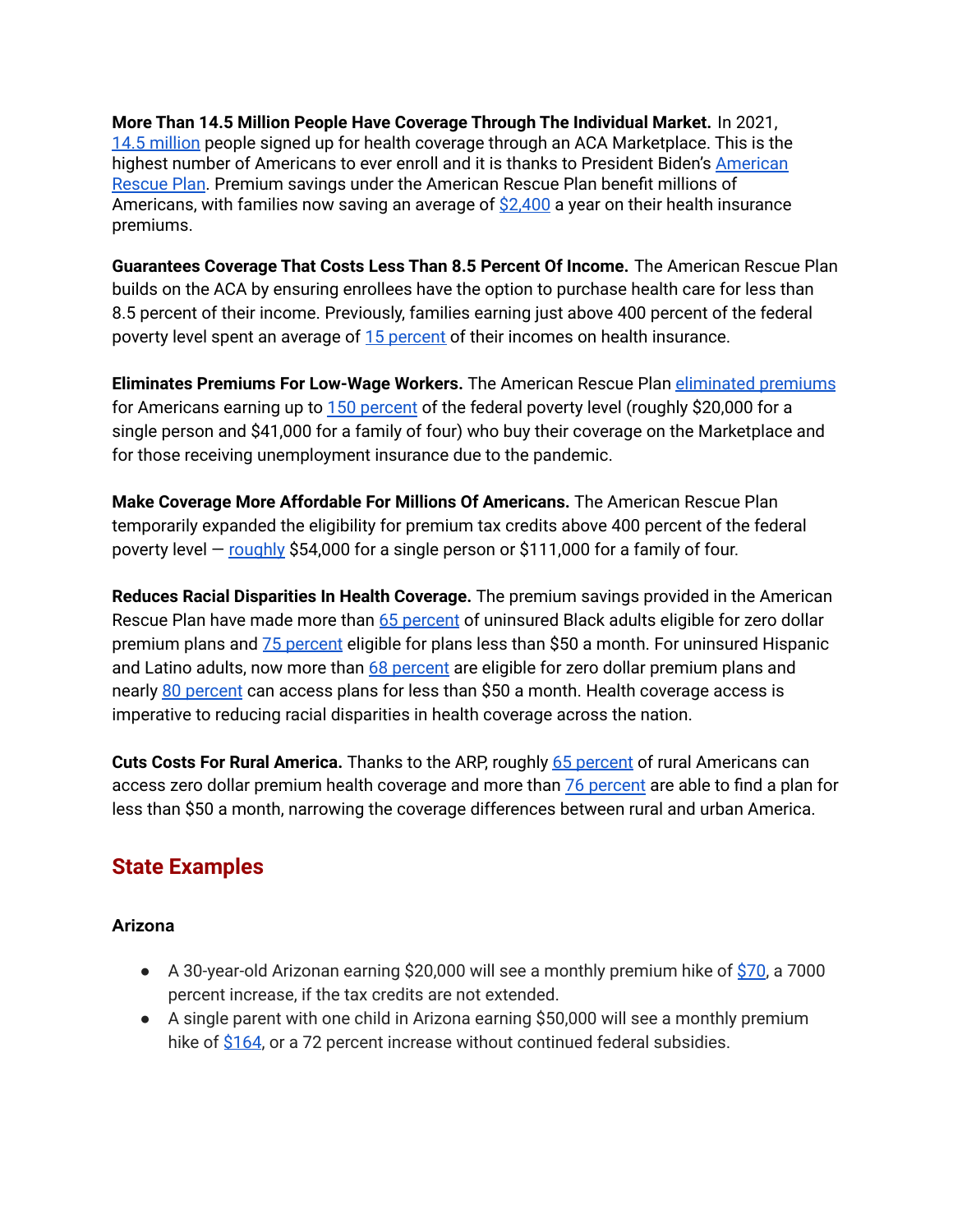• An Arizona family of four with an annual income of \$80,000 will see a monthly premium hike of [\\$247](https://acasignups.net/22/05/16/state-state-how-much-more-will-you-pay-if-amrescueplan-subsidies-arent-extended), or a 62 percent increase without an extension of the American Rescue Plan's tax credits.

#### **Colorado**

- A 50-year-old Coloradan earning \$25,000 will see a monthly premium hike of [\\$94](https://acasignups.net/22/05/16/state-state-how-much-more-will-you-pay-if-amrescueplan-subsidies-arent-extended), a 294 percent increase, if the tax credits are not extended.
- A single parent with one child in Colorado earning \$50,000 will see a monthly premium hike of [\\$163](https://acasignups.net/22/05/16/state-state-how-much-more-will-you-pay-if-amrescueplan-subsidies-arent-extended), or a 71 percent increase without continued federal subsidies.
- A Colorado family of four with an annual income of \$80,000 will see a monthly premium hike of [\\$247](https://acasignups.net/22/05/16/state-state-how-much-more-will-you-pay-if-amrescueplan-subsidies-arent-extended), or a 62 percent increase without an extension of the American Rescue Plan's tax credits.

#### **Florida**

- A 30-year-old Floridian earning \$20,000 will see a monthly premium hike of  $$70$ , a 2333 percent increase, if the tax credits are not extended.
- A single parent with one child in Florida earning \$50,000 will see a monthly premium hike of [\\$164](https://acasignups.net/22/05/16/state-state-how-much-more-will-you-pay-if-amrescueplan-subsidies-arent-extended), or a 71 percent increase without continued federal subsidies.
- A Florida family of four with an annual income of \$80,000 will see a monthly premium hike of [\\$247](https://acasignups.net/22/05/16/state-state-how-much-more-will-you-pay-if-amrescueplan-subsidies-arent-extended), or a 61 percent increase without an extension of the American Rescue Plan's tax credits.

#### **Georgia**

- A 30-year-old Georgian earning \$20,000 will see a monthly premium hike of  $$70$ , a 1750 percent increase, if the tax credits are not extended.
- A single parent with one child in Georgia earning \$50,000 will see a monthly premium hike of [\\$164](https://acasignups.net/22/05/16/state-state-how-much-more-will-you-pay-if-amrescueplan-subsidies-arent-extended), or a 70 percent increase without continued federal subsidies.
- A Georgia family of four with an annual income of \$40,000 will see a monthly premium hike of [\\$138](https://acasignups.net/22/05/16/state-state-how-much-more-will-you-pay-if-amrescueplan-subsidies-arent-extended), or a 4600 percent increase without an extension of the American Rescue Plan's tax credits.

#### **Iowa**

- $\bullet$  A 50-year-old lowian earning \$25,000 will see a monthly premium hike of [\\$94](https://acasignups.net/22/05/16/state-state-how-much-more-will-you-pay-if-amrescueplan-subsidies-arent-extended), a 313 percent increase, if the tax credits are not extended.
- A single parent with one child in Iowa earning \$50,000 will see a monthly premium hike of [\\$163](https://acasignups.net/22/05/16/state-state-how-much-more-will-you-pay-if-amrescueplan-subsidies-arent-extended), or a 72 percent increase without continued federal subsidies.
- A Iowa family of four with an annual income of \$80,000 will see a monthly premium hike of [\\$247](https://acasignups.net/22/05/16/state-state-how-much-more-will-you-pay-if-amrescueplan-subsidies-arent-extended), or a 63 percent increase without an extension of the American Rescue Plan's tax credits.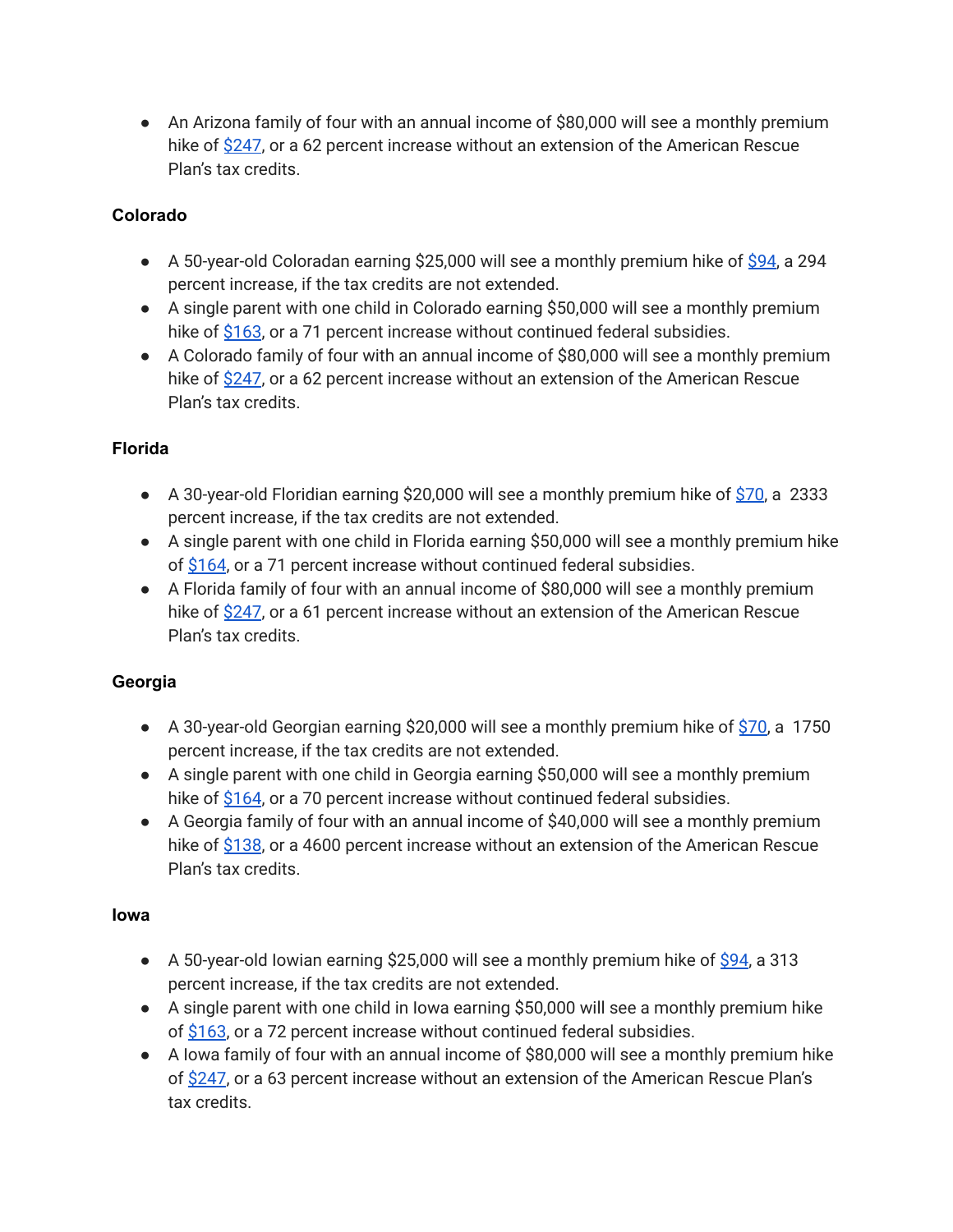#### **Nevada**

- $\bullet$  A 30-year-old Nevadan earning \$20,000 will see a monthly premium hike of [\\$70](https://acasignups.net/22/05/16/state-state-how-much-more-will-you-pay-if-amrescueplan-subsidies-arent-extended), a 1750 percent increase, if the tax credits are not extended.
- A single parent with one child in Nevada earning \$50,000 will see a monthly premium hike of [\\$164](https://acasignups.net/22/05/16/state-state-how-much-more-will-you-pay-if-amrescueplan-subsidies-arent-extended), or a 70 percent increase without continued federal subsidies.
- A Nevada family of four with an annual income of \$40,000 will see a monthly premium hike of [\\$138](https://acasignups.net/22/05/16/state-state-how-much-more-will-you-pay-if-amrescueplan-subsidies-arent-extended), or a 4600 percent increase without an extension of the American Rescue Plan's tax credits.

#### **New Hampshire**

- $\bullet$  A 30-year-old Granite Stater earning \$20,000 will see a monthly premium hike of [\\$69](https://acasignups.net/22/05/16/state-state-how-much-more-will-you-pay-if-amrescueplan-subsidies-arent-extended), a 6900 percent increase, if the tax credits are not extended.
- A single parent with one child in New Hampshire earning \$50,000 will see a monthly premium hike of [\\$163,](https://acasignups.net/22/05/16/state-state-how-much-more-will-you-pay-if-amrescueplan-subsidies-arent-extended) or a 71 percent increase without continued federal subsidies.
- A New Hampshire family of four with an annual income of \$80,000 will see a monthly premium hike of [\\$247,](https://acasignups.net/22/05/16/state-state-how-much-more-will-you-pay-if-amrescueplan-subsidies-arent-extended) or a 62 percent increase without an extension of the American Rescue Plan's tax credits.

#### **New Jersey**

- $\bullet$  A 50-year-old New Jerseyan earning \$25,000 will see a monthly premium hike of [\\$93,](https://acasignups.net/22/05/16/state-state-how-much-more-will-you-pay-if-amrescueplan-subsidies-arent-extended) a 321 percent increase, if the tax credits are not extended.
- A single parent with one child in New Jersey earning \$50,000 will see a monthly premium hike of [\\$164](https://acasignups.net/22/05/16/state-state-how-much-more-will-you-pay-if-amrescueplan-subsidies-arent-extended), or a 74 percent increase without continued federal subsidies.
- A New Jersey family of four with an annual income of \$80,000 will see a monthly premium hike of [\\$247,](https://acasignups.net/22/05/16/state-state-how-much-more-will-you-pay-if-amrescueplan-subsidies-arent-extended) or a 64 percent increase without an extension of the American Rescue Plan's tax credits.

#### **Pennsylvania**

- $\bullet$  A 50-year-old Pennsylvaian earning \$25,000 will see a monthly premium hike of [\\$94](https://acasignups.net/22/05/16/state-state-how-much-more-will-you-pay-if-amrescueplan-subsidies-arent-extended), a 783 percent increase, if the tax credits are not extended.
- A single parent with one child in Pennsylvania earning \$50,000 will see a monthly premium hike of [\\$163,](https://acasignups.net/22/05/16/state-state-how-much-more-will-you-pay-if-amrescueplan-subsidies-arent-extended) or a 79 percent increase without continued federal subsidies.
- A Pennsylvania family of four with an annual income of \$80,000 will see a monthly premium hike of [\\$247,](https://acasignups.net/22/05/16/state-state-how-much-more-will-you-pay-if-amrescueplan-subsidies-arent-extended) or a 71 percent increase without an extension of the American Rescue Plan's tax credits.

#### **West Virginia**